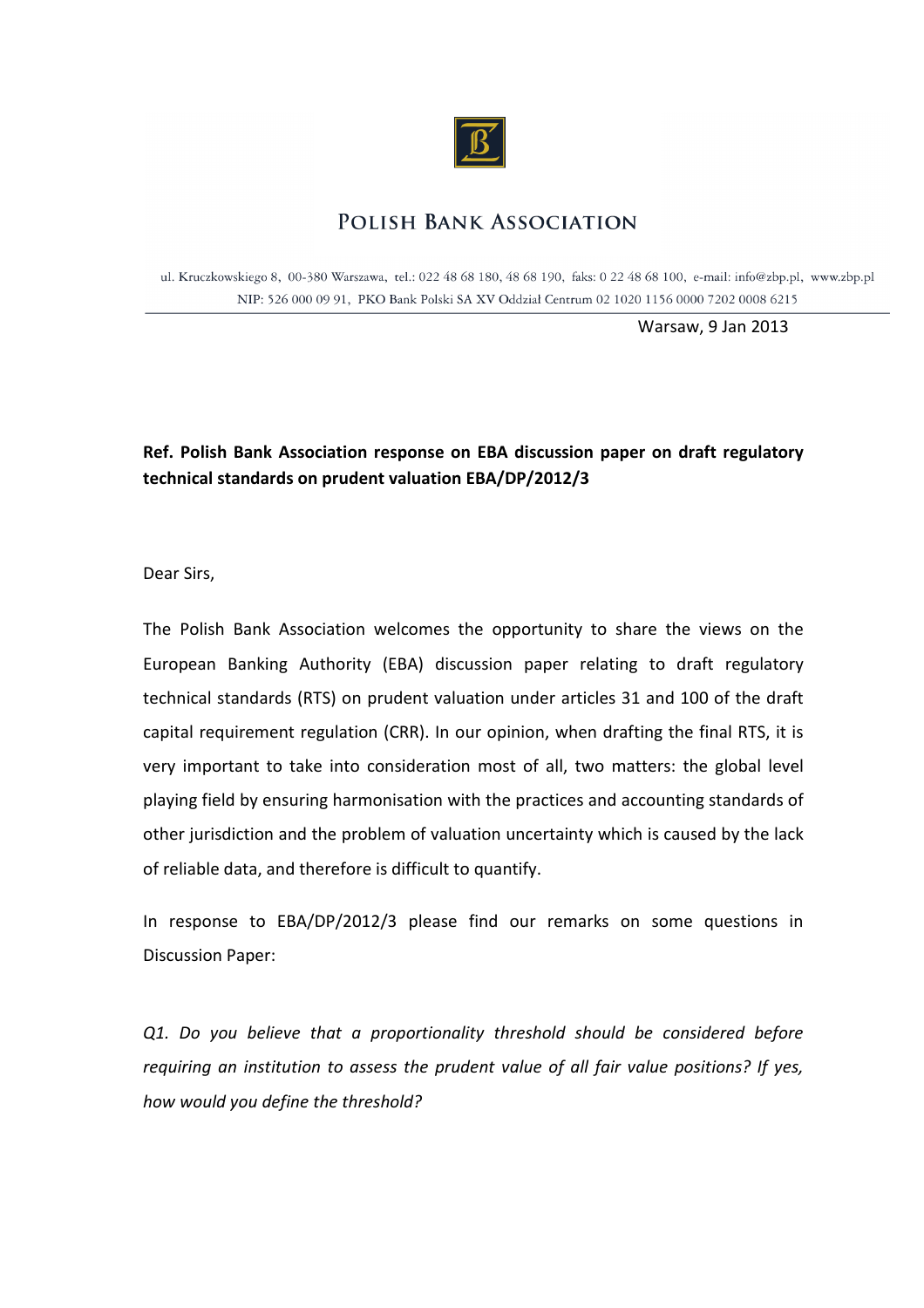A1. Yes, a proportionality threshold, which should be assessed before requiring an institution to assess the prudent value of all fair value positions, should be established. This threshold may be defined, e.g. as a relation of the Fair Value of the positions potentially subject to the calculation of AVAs to the common equity Tier 1 capital, set on such a level which would exclude necessity of AVA calculations which would have immaterial effect on capital adequacy ratios.

*Q3. Should a specific time horizon for exit be set when assessing the prudent valuation? If so, how the time horizon should be set (e.g. the same time horizon for calculating Value-at-Risk (VaR), Credit Risk Capital Requirements, etc.), what should it be and how would it feed into the calculating of AVAs?* 

A3. In our opinion no particular time horizon should be set for the purpose of calculating AVAs. It should be estimated at constant market conditions.

*Q4. Do you support the concept of a specified level of confidence to determine AVAs? If not, why? Are there any AVAs where the use of a specified level of confidence is not appropriate?* 

A4.

- We do not support the use of a systematic and prescribed level of confidence to determine AVAs. In principle, the concept of AVA determination at a specified confidence level seems reasonable. However, its applicability may create technical problems mainly related to availability of the data required to derive the sound statistics and to run statistical tests. The allowance of having judgmental approach to derive AVA at the given confidence level in case of no availability of sufficient data does not help much as in that case one would have to support these values in the absence of sound statistics behind. It might be difficult to calculate the AVA for model risk at a specified confidence level or even to assign the confidence level to the calculated AVA for model risk.
- Only if there are enough data points (market quotes) the idea of calculating a confidence interval makes sense from a statistical point of view. But even in